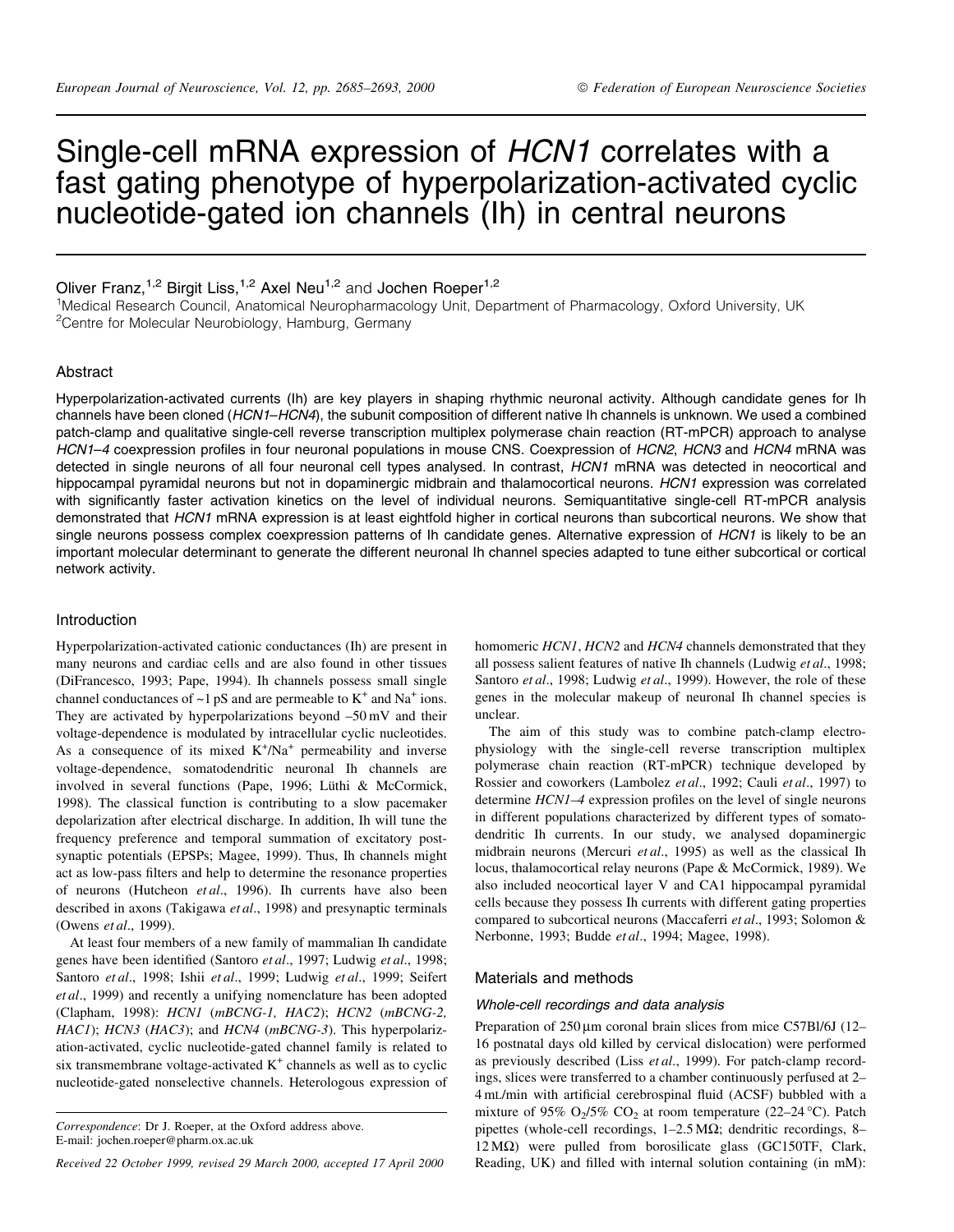

# **RT** minus control

FIG. 1. RT-multiplex PCR (RT-mPCR) of different Ih channel candidate genes. The multiplex protocol was designed to probe for the four putative Ih channel mRNAs HCN1-HCN4 in combination with the marker transcripts tyrosine hydroxylase (TH) and glutamate decarboxylase (GAD67). The products of the second, nested PCRs were run on a 2% agarose gel in parallel with a 100-bp ladder as molecular weight marker. (a) In mouse whole brain cDNA, all six PCR amplicons could be detected at the size predicted by their mRNA sequences. (b) Result of a RT-mPCR from a single dopaminergic substantia nigra (SN) neuron (single-cell PCR) where HCN2-4 and TH were detected. (c) Result of RT minus control. Without reverse transcriptase in the cDNA reaction, no PCR signal was detected in single-cell material.

KCl, 140; HEPES, 5; EGTA, 5; MgCl<sub>2</sub>, 3 at pH 7.3. Whole-cell recording were obtained from somata and dendrites  $(50 \text{ nm})$ distance from soma) of neurons visualized by infrared differential interference contrast (IR-DIC) videomicroscopy. Recordings were carried out using an EPC-9 patch-clamp amplifier (HEKA Electronic, Lambrecht, Germany). Series resistances were electronically compensated (75-85%). The program package PULSE+PULSEFIT (HEKA Electronic, Lambrecht, Germany) was used for data



FIG. 2. Slow activating Ih channels in dopaminergic sunbstantia nigra (SN) neurons. (a) Membrane potential responses in a dopaminergic SN neuron to 1 s injections of hyperpolarizing current of increasing amplitudes (20 pA, -80) pA). Note the slow sag component that developed with increasing hyperpolarizations. (b) Somatic whole cell (wc) recordings from dopaminergic SN neurons showed Ih currents with slow activation kinetics in response to 10 s membrane hyperpolarizations from  $-40$  mV to  $-120$  mV in steps of 10 mV from a holding potential of  $-40 \text{ mV}$  followed by a voltage step to  $-120 \text{ mV}$  to record Ih tail currents. Insert shows respective voltage-dependence of Ih activation determined from tail analysis and fitted with a Boltzmann function. (c) Voltage-dependence of mean ( $\bullet \pm$  SEM; *n* = 8) activation time constants. Line indicates fit by monoexponential function. (d) Dendritic whole cell (wc) recording from a dopaminergic SN neuron showed Ih currents in response to 2 s membrane hyperpolarizations from  $-40$  mV to  $-120$  mV in steps of  $10$  mV from a holding potential of  $-40 \text{ mV}$  followed by a voltage step to  $-120 \text{ mV}$  (e) Slow activating Ih current in response to a 2-s hyperpolarization to  $-120 \text{ mV}$ from a holding potential of  $-40 \text{ mV}$  in a dendritic outside-out (o/o) recording from a SN neuron overlaid with a fitted monoexponential function with a time constant of  $tau-1 = 518$  ms.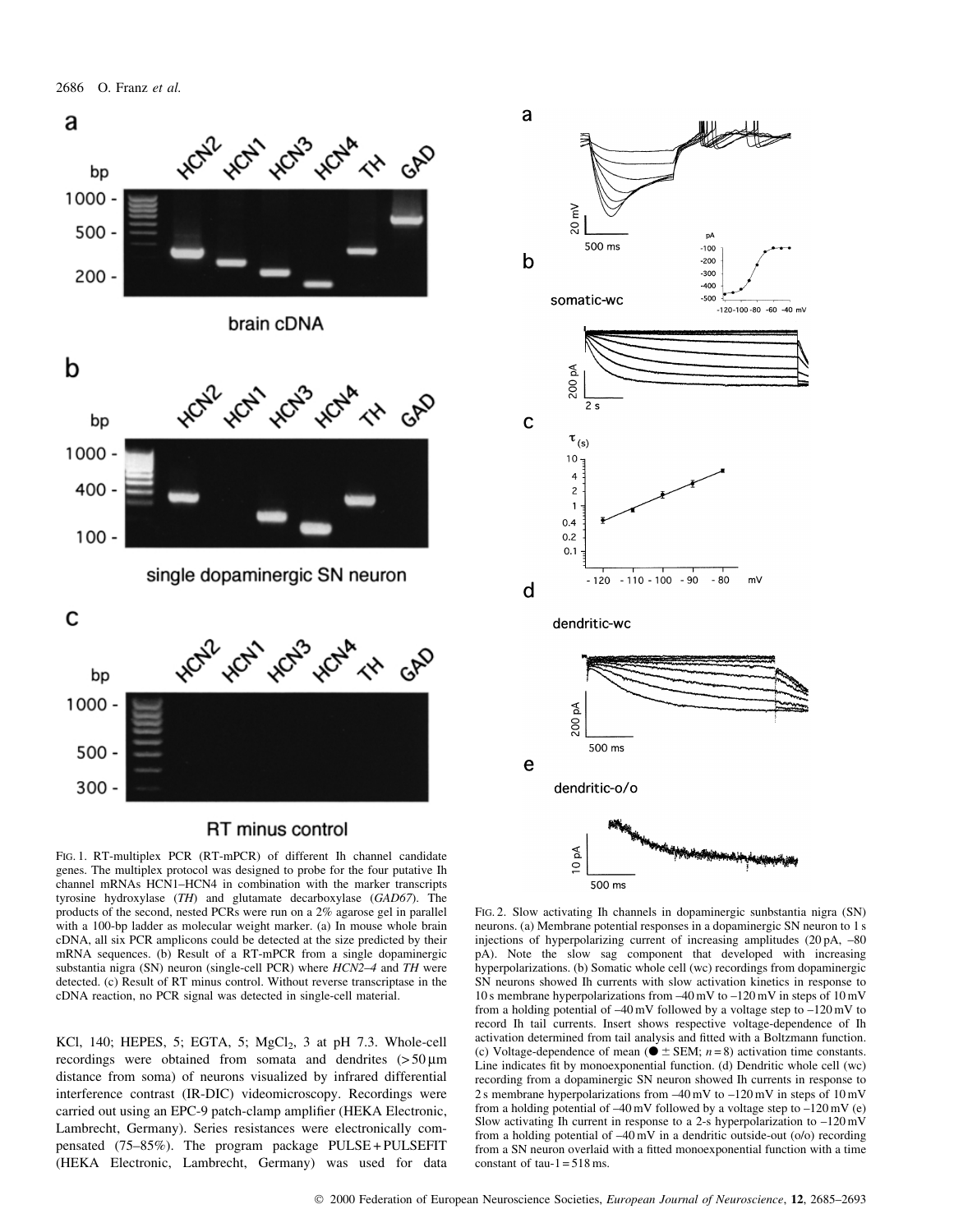

Fig. 3. Slow activating Ih channels in thalamocortical neurons. (a) Somatic whole-cell recordings from thalamocortical relay neuron showed Ih currents with slow activation kinetics in response to 10s membrane hyperpolarizations from  $-40$  mV to  $-120$  mV in steps of 10 mV from a holding potential of  $-40$  mV followed by a voltage step to  $-120 \text{ mV}$  to record In tail currents. Insert shows respective voltage-dependence of In activation determined from tail analysis and fitted with a Boltzmann function. (b) Voltage-dependence of mean ( $\bullet \pm$  SEM,  $n=8$ ) activation time constants. Line indicates fit by monoexponential function.

acquisition and analysis. Recordings were digitized at 2–5 kHz and filtered with low-pass filter Bessel characteristics of 0.4-1 kHz cut-off frequency. The time constants of activation were fitted with no constraints to both mono- and biexponential equations {f\*exp[-x/  $(tau-1)$ ] + s\*exp[-x/(tau-2)]} using a nonlinear least-square fitting routine (Levenberg-Marquardt algorithm) in IGOR (Wavemetrics, USA). The goodness-of-fit was analysed by computing the residuals and quantified by comparing the  $\chi^2$  values and the standard deviation of the parameters. Significance levels were determined by Student's ttest. Data are given as mean  $\pm$  SEM. Ignoring the sigmoidal onset of Ih activation (Pape, 1996), mono- and biexponential functions were chosen to facilitate direct comparison with heterologously expressed HCN channels (Santoro et al., 1998; Ludwig et al., 1999; Seifert et al., 1999).

### Multiplex and nested PCR

Harvesting of cytoplasm and reverse transcription were carried out as previously described (Liss et al., 1999). Following reverse transcription, the cDNAs for *HCN1–4*, for tyrosine hydroxlase (TH) and the 67 kDa form of glutamate decarboxylase (GAD67) were simultaneously amplified in a multiplex PCR using the following set of primers (from 5' to 3'): HCN1 (HAC2, accession No. AJ225123) sense, TCTTGCGGTTATTACGCCTT (position 985), antisense, TTTTCTTGCCTATCCGATCG (position 1983); HCN2 (HAC1, accession No. AJ225122) sense, TACTTGCGTACGTGG-TTCGT (position 810), antisense, GAAATAGGAGCCATCCGACA (position 1775); HCN3 (HAC3, accession No. AJ225124) sense, CGCATCCACGAGTACTACGA (position 1242), antisense, CAC-TTCCAGAGCCTTTACGC (position 2322); HCN4 (mBCNG-3, accession No. AF064874) sense, TCTGATCATCATACCCGTGG (position 295), antisense, GAAGACCTCGAAACGCAACT (position 1315); TH (accession No. M69200) sense, CACCTGGAGTACTTT-GTGCG (position 387), antisense, CCTGTGGGTGGTACCCTATG (position 1525); GAD67 (accession No. Z49976) sense, TGACAT-CGACTGCCAATACC (position 731), antisense, GGGTTAGAG-ATGACCATCCG (position 1835). Multiplex and nested PCR were performed as previously described (Liss et al., 1999). Nested PCR amplifications were carried out using the following primer pairs: HCN1 sense, CTCTTTTTGCTAACGCCGAT (position 1612), antisense, CATTGAAA-TTGTCCACCGAA (position 1902); HCN2 sense, GTGGAGCGAGCTCTACTCGT (position 1181), antisense,

GTTCACAATCTCCTCACGCA (position 1550); HCN3 sense, GCAGCATTTGGTACAACACG (position 1808), antisense, AGC-GTCTA-GCAGATCGAGCT (position 2040); HCN4 sense, GAC-AGCGCATCCATGACTAC (position 1110), antisense, ACAAAG-TTGGGATCTGCGTT (position 1278); TH sense, TGCACACAG-TACATCCGTCA (position 936), antisense TCTGACAC-GAAGTA-CACCGG (position 1312); GAD67 sense, CATATGAAATTGCAC-CCGTG (position 761), antisense, CGGTGTCATAGGAGACGTCA (position 1462). The PCR products  $(15 \mu L)$  aliquots) were separated and visualized in an ethidium bromide-stained agarose gel  $(2\%)$  by electrophoresis. The predicted sizes (bp) of the PCR-generated fragments were: 702 (GAD67); 377 (TH); 370 (HCN2); 291 (HCN1); 233 (HCN3); and 169 (HCN4). All individual PCR products were verified by direct sequencing. RNA isolation and cDNA preparation for control reactions was carried out as described previously (Liss et al., 1999). All six PCR fragments were detected routinely in the positive control with the PCR protocol described above. Negative controls, where patch pipettes were filled with the single-cell PCR solution, advanced into the slice preparation without harvesting single-cell material, expelled and subjected to the RT-mPCR protocol, were also carried out in parallel to all single-cell experiments. In addition, single-cell mPCR amplifications were carried out without prior reverse transcription to probe for possible amplification of genomic DNA from the harvested single nuclei (RT minus control). For semiquantitative single-cell RT-PCR of HCN1 we generated serial dilutions (1/2, 1/4, 1/8, 1/16, 1/32, 1/64) of singlecell cDNA pools. Each dilution was used as template in a nested PCR  $(2 \times 35$  cycles) with *HCN1* primers as described above. Detection thresholds were analysed using agarose gel electrophoresis.

#### **Results**

#### Single-cell RT-mPCR for Ih candidate genes

An RT-mPCR protocol was designed to simultaneously detect, at the single-cell level in mouse brain slices, the mRNAs of the putative Ih channel subunits HCN1 (BCNG-1, HAC2), HCN2 (BCNG-2, HAC1), HCN3 (BCNG-4, HAC3), and HCN4 (BCNG-3). In addition, the protocol probed for the expression of the marker genes TH for dopaminergic neurons and GAD67 for GABAergic neurons. Figure 1a shows that six specific PCR products were detected from whole brain cDNA diluted to the picogram range. The size of each of the PCR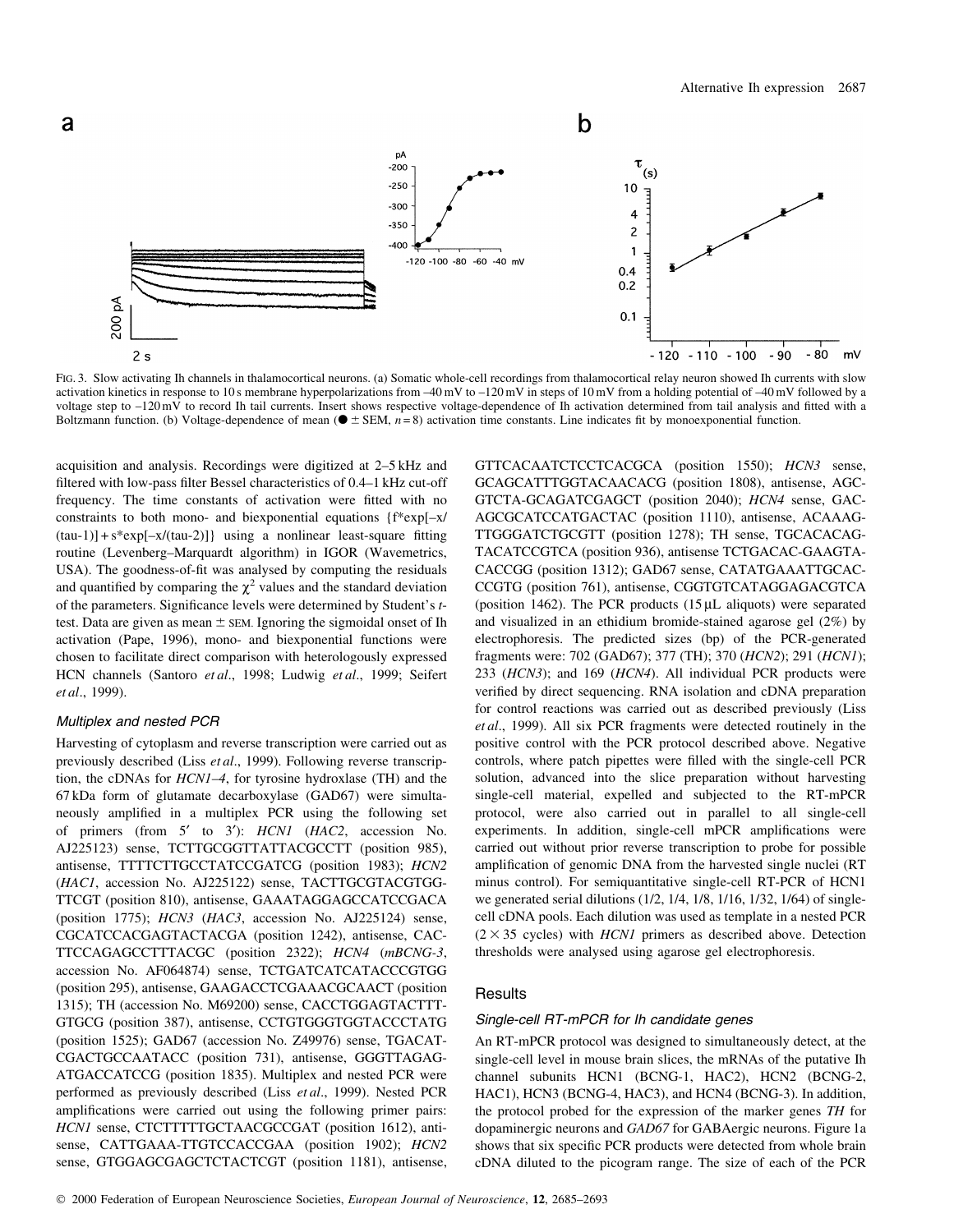amplicons was predicted by its respective mRNA sequence. Consistent with previous findings, all mRNAs for the four Ih channel subunits are expressed in brain as well as TH and GAD67. The established single-cell RT-mPCR protocol was then used to analyse Ih channel subunit expression in several neuronal cell types, e.g. dopaminergic substantia nigra (SN) neurons (Fig. 1b). As the genomic structures of the *HCN* genes were unknown at the time of primer design, single-cell mPCR amplifications were carried out without prior reverse transcription to probe for possible amplification of genomic DNA from the harvested single nuclei (RT minus control). For all analysed neurons  $(n=10)$  no PCR products were detectable (Fig. 1c). Thus, our protocol was suited to study genuine HCN mRNA expression profiles of single neurons.

### Fast and slow activating somatodendritic Ih channels in central mouse neurons

In previous studies, large amplitude, slow activating Ih currents were described in dopaminergic SN neurons (Mercuri et al., 1995) and thalamic relay neurons in rat and other species (Pape, 1996). As evident from their slow sag components in response to hyperpolarizing currents (Fig. 2a) mouse dopaminergic SN neurons also displayed significant Ih conductances. We characterized Ih properties in the standard whole-cell configuration in the presence of 500 nM tetrodotoxin,  $50 \mu M$  picrotoxin and  $10 \mu M$  DNQX to block sodium channels and fast synaptic transmission. Slow activating Ih currents were elicited by  $2-20s$  membrane hyperpolarizations of increasing amplitude followed by a voltage step to  $-120 \text{ mV}$  to analyse Ih tail currents (Fig. 2b). The tail currents were used to analyse the voltage dependence of Ih in dopaminergic SN neurons. As previously observed (Seifert et al., 1999), half-maximal activation of Ih critically depends on pulse duration. With 2s voltage steps, the mean halfmaximal activation (V<sub>50</sub>) of Ih was  $-89.2 \pm 1.1$  mV and the mean slope was  $9.6 \pm 0.4$  mV ( $n = 13$ ). Using 10s voltage steps (Fig. 2b), the mean  $V_{50}$  was more positive at  $-82.9 \pm 1.0$  mV and the mean slope was  $6.5 \pm 0.3$  mV ( $n = 8$ ). Further increase of the duration of the hyperpolarizing voltage step to 20s gave very similar results ( $V_{50}$  =  $-81.3 \pm 1.2$  mV, slope = 6.7  $\pm$  0.3 mV; n = 4) indicating a saturation of the pulse-length-dependent shift of  $V_{50}$ . The time course of Ih activation during 10s hyperpolarizing voltage steps was best described by double-exponential functions. In the voltage range between  $-80 \text{ mV}$  and  $-120 \text{ mV}$  the dominant component of Ih activated with time constants ranging between 5s and 500 ms in dopaminergic SN neurons (Fig. 2c). Close to full activation, the mean time constant of the dominant faster component was tau-1  $(\omega - 120 \text{ mV}) = 482 \pm 70 \text{ ms}$  ( $n = 8$ ) and that of the slower one was tau-2 @  $-120$  mV = 2.09  $\pm$  0.42 s (n = 8). Similar time constants were

FIG. 4. Fast activating Ih channels in neocortical layer V neurons. (a) Membrane potential responses in a neocortical layer V neuron to 1 s injections of hyperpolarizing current of increasing amplitudes (20 pA, -80 pA). Note the fast sag component. (b) Somatic whole cell (wc) recording from a neocortical layer V neuron demonstrated Ih currents with fast activation kinetics in response to 2s membrane hyperpolarizations from  $-50$  mV to  $-120$  mV in steps of 10 mV from a holding potential of -40 mV followed by a voltage step to  $-120 \text{ mV}$  to record Ih tail currents. Insert shows respective voltagedependency of Ih activation fitted with a Boltzmann function. (c) Voltagedependence of mean  $(\pm$  SEM,  $n=8)$  activation time constants. Line indicates fit by monoexponential function. (d) Dendritic whole cell (wc) recording from a neocortical layer V neuron demonstrated Ih currents with a fast activation. Voltage protocol as in (b). (e) Ih current with fast activating component in response to a 2-s membrane hyperpolarization to  $-120$  mV in a dendritic outside-out (o/o) recording from a neocortical layer V neuron overlaid with a fitted biexponential function with tau-1 =  $63 \text{ ms}$  and tau-2 =  $420 \text{ ms}$ .

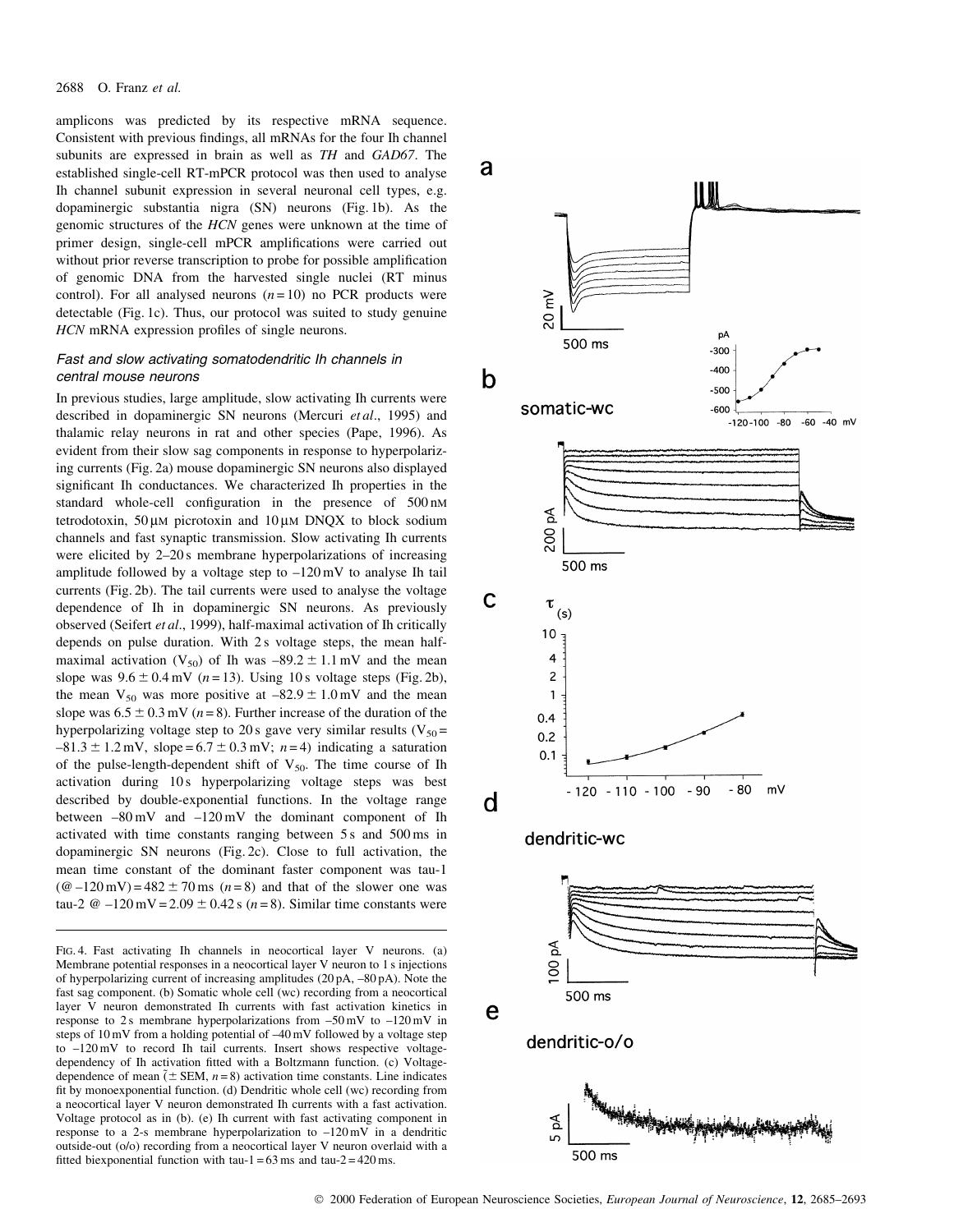

FIG. 5. Fast activating Ih channels in hippocampal CA1 neurons. (a) Somatic whole-cell (wc) recordings from hippocampal CA1 neurons showed Ih currents with fast activation kinetics in response to 2s membrane hyperpolarizations from -50 mV to -120 mV in steps of 10 mV from a holding potential of -40 mV followed by a voltage step to -120 mV to record Ih tail currents. Insert shows respective voltage-dependence of Ih activation determined from tail analysis and fitted with a Boltzmann function. (b) Voltage-dependence of mean  $\tilde{f}$  SEM,  $n=8$ ) activation time constants. Line indicates fit by monoexponential function.

obtained from analysis of Ih activation elicited with shorter  $(2 s)$ hyperpolarizing voltage steps (tau-1 ( $\omega$  -120 mV) = 387  $\pm$  42 ms, tau-2 ( $\omega$  -120 mV) = 1.82  $\pm$  0.33 ms; n = 29).

The inclusion of 1 mM 8-Bromo-cAMP in the pipette solution induced a positive voltage shift of 11 mV to a mean half-activation voltage of  $-78.7 \pm 1.1$  mV (2s voltage-steps) without significant changes in the slope of the activation curve  $(9.6 \pm 0.6 \text{ mV}, n=6)$ . Ih currents were not detectable in large (nucleated) outside-out patches from dopaminergic SN neurons (not shown) which indicated that Ih channels are preferentially expressed in dendritic compartments. Indeed large Ih currents were observed in dendritic whole-cell recordings (Fig. 2d) and Ih channels were also present in dendritic outside-out recordings (Fig. 2e) from dopaminergic SN neurons. Although differences in series resistances and cable properties in the dendritic tree are expected to affect the results, the comparison of the voltage-dependencies in somatic and dendritic whole-cell recordings revealed no significant differences (2 s voltage-steps: dendritic wholecell V<sub>50</sub> = -87.0 ± 0.6 mV, slope = 8.1 ± 0.6 mV,  $n = 7$ ). In contrast to somatic recordings, the kinetics of Ih activation in dendritic recordings were best described by monoexponential functions with time constants similar to the fast component in somatic recordings (dendritic whole cell tau-1 ( $@ -120 \text{ mV} = 497 \pm 27 \text{ ms}, n = 7$ ; dendritic outside-out tau-1 ( $\omega$  -120 mV) = 542  $\pm$  22 ms, n = 5).

For comparison, we also studied the properties of Ih currents in thalamocortical relay neurons. As shown in Fig. 3, activation kinetics and voltage dependence of Ih in this neuronal population were similar to those obtained in dopaminergic SN neurons and a similar pulselength dependent shift of  $V_{50}$  was observed [ $V_{50}$  (2s voltage steps) = -90.9 ± 1.2 mV, slope = 8.7 ± 0.5, n = 11;  $V_{50}$  (10 s voltage steps) = -90.5 ± 0.8 mV, slope = 6.6 ± 0.8,  $n=6$ ; V<sub>50</sub> (20 s voltage steps) = -83.1  $\pm$  1.8 mV, slope = 7.1  $\pm$  0.6, n = 4]. Also for thalamocortical neurons, the time course of Ih activation during 10s hyperpolarizing voltage steps (Fig. 3a) was best described by double-exponential functions. In the voltage range between  $-80 \text{ mV}$ and  $-120 \,\mathrm{mV}$  the dominant component of Ih activated with time constants ranging between 7.5 s and 600 ms in thalamocortical neurons (Fig. 3b). Close to full activation, the mean time constant of the dominant faster component was tau-1 ( $\omega$  -120 mV) = 602  $\pm$ 80 ms ( $n=8$ ) and that of the slower one was tau-2 ( $\omega$  -120 mV) =  $2.70 \pm 0.56$  s,  $n=8$ ). Similar time constants were obtained from analysis of thalamocortical Ih activation elicited by shorter, 2 s hyperpolarizing voltage steps (tau-1 ( $\omega$  -120 mV) = 445  $\pm$  25 ms, tau-2 ( $\omega$  -120 mV) = 2.53 ± 0.36 ms, n = 20). The ratios between the amplitudes of the dominant fast (tau-1) and the slow (tau-2) components (Rtau1/2) were also similar in dopaminergic SN neurons (Rtau1/2 (@  $-120$  mV) = 2.8  $\pm$  0.6, n = 8) and thalamocortical neurons (Rtau1/2( $\omega$  -120 mV) = 2.6 ± 0.3, n = 8).

Analysis of the functional properties of Ih currents both in neocortical layer V and hippocampal CA1 neurons suggested that these pyramidal cells possess a different, significantly faster activating Ih species (Figs 4 and 5). This was already evident from comparing the kinetics of the sag component in response to hyperpolarizing current injections in cortical (Fig. 4a) vs. subcortical neurons (Fig. 2a). The voltage-dependence of cortical and hippocampal Ih determined with 2s voltage steps was very similar, with mean half-maximal activation voltages at  $-83.3 \pm 1.1$  mV (cortex,  $n = 14$ ) and  $-84.3 \pm 0.5$  mV (hippocampus,  $n = 15$ ) and mean slopes of  $9.8 \pm 0.5$  mV (cortex,  $n = 14$ ) and  $10.1 \pm 0.3$  mV (hippocampus,  $n=15$ ), respectively. Also in these neurons, the time course of Ih activation in response to hyperpolarizing voltage steps was best described by double-exponential functions with a dominant faster component that had time constants ranging between 50 and 500 ms in the voltage range between  $-80 \text{ mV}$  and  $-120 \text{ mV}$ (Figs 4c and 5b). The minor slow component had time constants in the order of 500–700 ms (cortex tau-1 ( $\omega$  –120 mV) = 84.1  $\pm$  4.6 ms, tau-2 (@  $-120 \text{ mV}$ ) = 660 ± 81 ms,  $n = 19$ ; hippocampus tau-1 (@  $-120 \text{ mV}$ ) = 64.4 ± 2.9 ms, tau-2 (@  $-120 \text{ mV}$ ) = 537 ± 47 ms,  $n = 18$ ). The ratios between the amplitudes of the fast (tau-1) and the slow (tau-2) components (Rtau1/2) were also very similar in cortical (Rtau1/2 ( $\omega$  -120 mV) = 1.5  $\pm$  0.1, n = 19) and hippocampal pyramidal neurons (Rtau1/2( $@ -120$  mV) = 1.6  $\pm$  0.1, n = 18).

The effect of cyclic nucleotides on this Ih species was smaller compared to that of subcortical neurons. In hippocampal CA1 neurons, inclusion of 1 mm 8-Bromo-cAMP in the pipette solution only induced a positive shift of 7 mV to a half-maximal activation voltage of  $-77.4 \pm 2.5$  mV ( $n=5$ ). Similar to subcortical neurons, Ih channels in hippocampal CA1 were shown to be preferentially expressed in dendritic compartments (Magee, 1998). This was also the case for neocortical layer V neurons where Ih currents were detected in dendritic whole-cell and dendritic outside-out recordings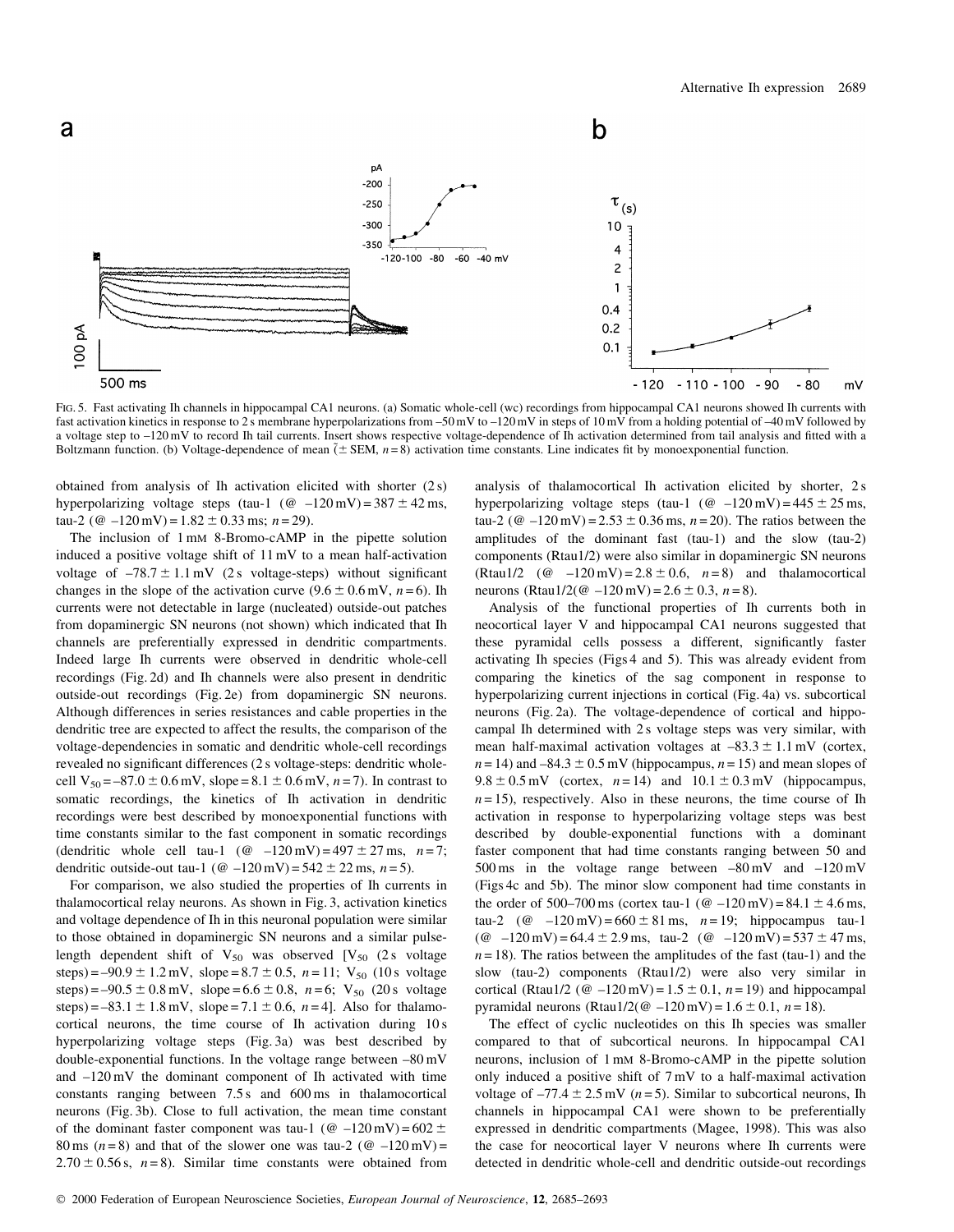

FIG. 6. Qualitative single-cell RT-mPCR expression profiles of HCN1-4 mRNAs in four neuronal populations. (a-e) Left panels show current responses to 2 s membrane hyperpolarizations from -50 mV to -120 mV in steps of 10 mV from a holding potential of -40 mV followed by a voltage step to -120 mV from different neuronal cell types as indicated. After electrophysiological analysis, cytoplasm of the cells was harvested for single-cell RT-mPCR. Middle panels show the respective agarose gel analyses of HCN1-4 expression profiles in these cells. Marker transcripts are not shown. Right panels show the detection (in percentage) of the different HCN transcripts by single-cell PCR in the respective neuronal populations.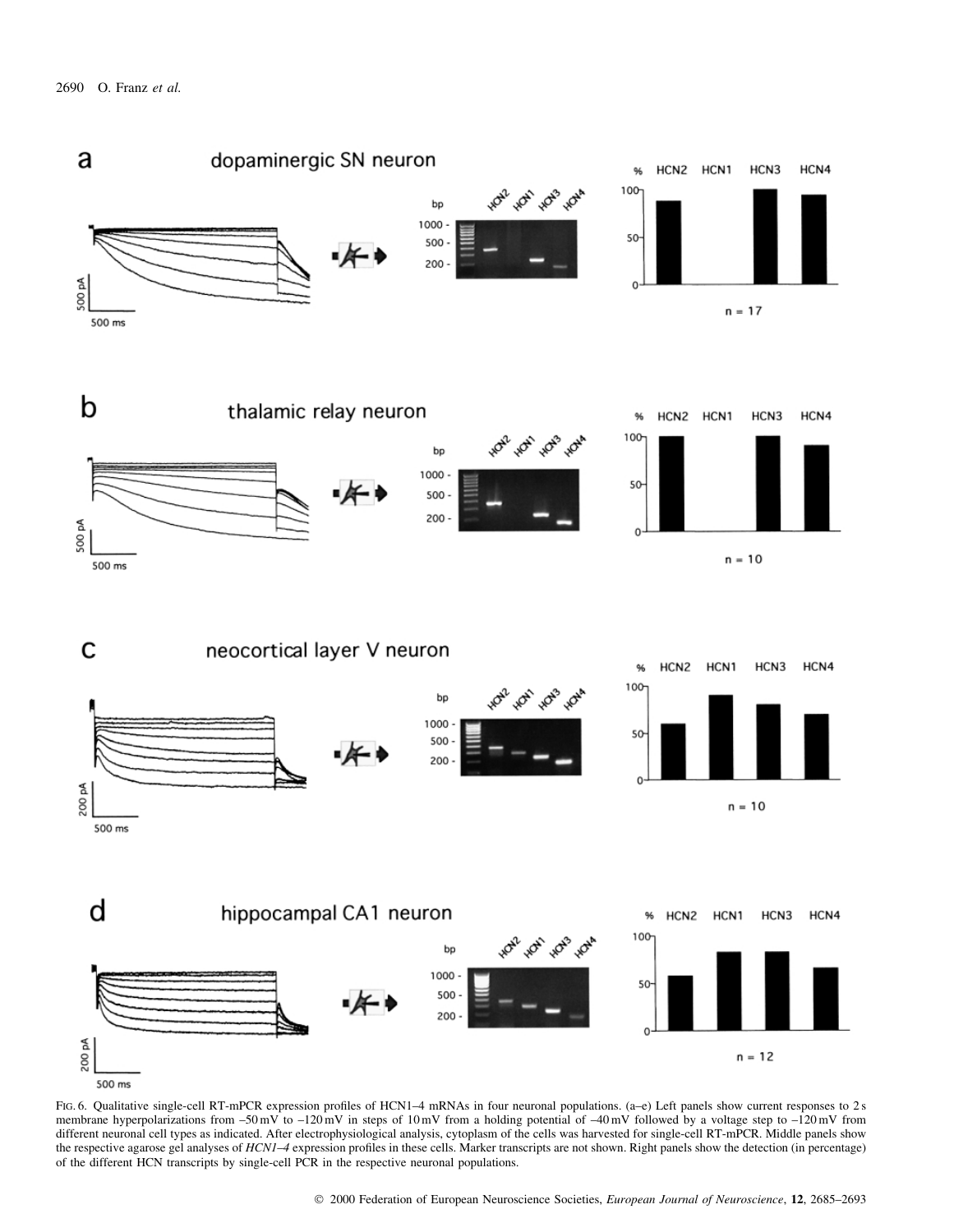

FIG. 7. Single-cell genotype/phenotype correlations between detection and nondetection of HCN1-4 subunits and time constants of Ih activation. (a-d) Single-cell genotype/phenotype correlations. Time constants of Ih activation (dominant component ( $@-120$  mV)) are plotted against detection ( $\bullet$  cortical neurons,  $\blacktriangle$  subcortical<br>neurons) or nondetection ( $^{TM}$  cortical neurons,  $\circ$  subcortical neurons) of HCN1-4 mRNAs in the same cells.

(Fig. 4de). The voltage-dependence and activation kinetics of Ih currents obtained from dendritic recordings in cortical layer V cells were similar to those of somatic recordings (dendritic whole-cell  $V_{50} = -78.9 \pm 0.8$  mV, slope = 6.8  $\pm$  0.8 mV; tau-1 (@ -120 mV) = 82.7 ± 10.0 ms, tau-2 ( $\textcircled{a}$  -120 mV) = 417 ± 83 ms, n = 6; dendritic outside-out tau-1 ( $@-120$  mV) = 65.0  $\pm$  5.3 ms, tau-2 ( $@-120$  mV) =  $449 \pm 31$  ms  $n = 4$ ).

# Alternative coexpression of HCN subunits correlates with different Ih phenotypes in central neurons

Figure 6 summarizes the results of our single-cell RT-mPCR study for all four neuronal populations analysed. The left panels show current responses to 2s membrane hyperpolarizations of increasing ampli-

tudes followed by a voltage step to  $-120$  mV. The middle panels depict the respective agarose gel analyses of the  $HCNI-4$  expression profiles for the same cells. The right panels give the relative percentage of detection of all HCN mRNAs probed in the respective cell populations. Both subcortical cell types, dopaminergic SN  $(n=17, \text{GAD67} \text{ TH}^+$ and thalamic relay neurons ( $n = 10$ ; GAD67<sup>-</sup> TH<sup>-</sup>) not only displayed very similar Ih phenotypes but also identical HCN2-4 coexpression profiles while *HCN1* was not detected (Fig. 4a and b). In contrast, neocortical layer V pyramidal neurons  $(n=10; \text{ GAD67} \text{ TH})$  and hippocampal CA1 neurons  $(n=12; \text{ GAD67} \text{ TH}^{-})$ , which both possessed a fast activating Ih subtype, displayed HCN1 expression in addition to *HCN2-4* (Fig. 6c and d). Figure 7 plots single-cell genotype/phenotype correlations for *HCN1-4* comparing the expres-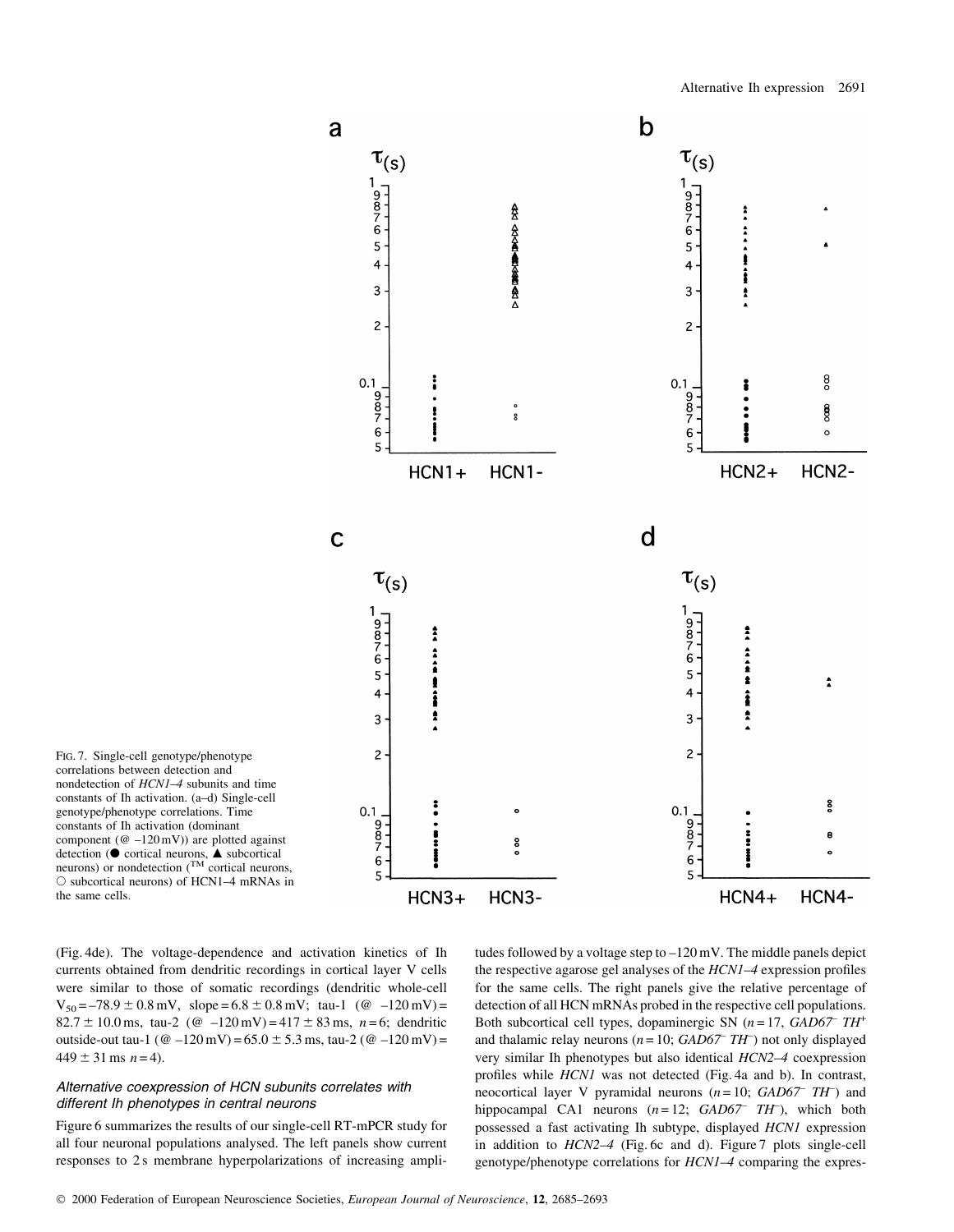

FIG. 8. Semiquantitative single-cell RT-nested PCR for HCN1 mRNA: serial dilutions of single-cell cDNA pools. (a) Representative results of serial dilution experiments (1/2, 1/4, 1/8, 1/16, 1/32, 1/64, 1/256) of single-cell cDNA pools. The products of the second, nested PCRs for each serial dilution step from single-cell cDNA pools of neocortical layer V neurons (upper panel) and dopaminergic substantia nigra (SN) neurons (lower panel) were run on a 2% agarose gel in parallel with a 100-bp ladder as molecular weight.  $HCNI$  was not detected in serial dilutions of dopaminergic SN neurons ( $n=7$ ). (b) Frequency distribution of  $HCNI$ detection thresholds in neocortical layer V neurons fitted with a Gaussian function indicating a mean detection of HCNI from 13%  $(2^{-2.87})$  of the single-cell cDNA pool  $(n=6)$ .

sion of *HCN1–4* in a given neuron with the time constant of activation determined in the same cell. Only for HCN1 did we detect a clear correlation between HCN1 mRNA and a fast gating phenotype and the absence of a HCN1 signal and a slow gating phenotype (Fig. 7a).

In addition to these qualitative single-cell PCR results, we used serial dilutions of single-cell cDNA pools as previously described by Surmeier and coworkers (Tkatch et al., 1998, 2000) to quantify the PCR detection limits of HCN1 mRNA in single neocortical layer V neurons (Fig. 8a). The frequency distribution of single-cell HCN1 detection thresholds in neocortical neurons was well described with a Gaussian function, indicating a mean HCN1 detection threshold from approximately 13% (about 1/8) of the single cell cDNA pools (Fig. 8b). In contrast, HCN1 mRNA was neither detected in similar serial dilution single-cell RT-PCR experiments of dopaminergic SN neurons ( $n = 7$ ; Fig. 8a) nor in our qualitative RT-mPCR experiments of subcortical neurons  $(n=27; Fig. 6)$ . These results indicate that HCN1 mRNA is expressed with at least an eightfold higher abundance in neocortical pyramidal neurons compared to dopaminergic SN neurons. In summary, our results show that single-cell expression of *HCN1* is strongly correlated with a fast Ih gating phenotype in central neurons (SN  $HCNI$  tau-1 (@ -120 mV) =  $435 \pm 45$  ms,  $n = 17$ ; thalamus  $HCNI$  tau-1(@ -120 mV) = 409  $\pm$ 23 ms,  $n = 10$ ; hippocampus  $HCNI^+$  tau-1 (@ -120 mV) = 78.0  $\pm$ 6.2 ms,  $n = 10$ ; cortex  $HCNI^+$  tau-1 ( $\omega$  -120 mV) = 81.8  $\pm$  5.9 ms).

#### **Discussion**

We have determined the single-cell mRNA coexpression profiles of Ih candidate genes *HCN1-4* in four different neuronal populations.

We discovered a strong single-cell correlation between the presence of a fast activating Ih current with time constants  $\langle 100 \text{ ms} \rangle$  and the detection of HCN1 mRNA. In contrast to HCN1 mRNA, which was detected only in hippocampal and neocortical neurons, HCN2-4 mRNAs were coexpressed in both cortical and subcortical neurons. Also, HCN2-4 detection was not correlated with neither the fast cortical nor the slow subcortical Ih gating phenotype. To further characterize the qualitative differences in *HCN1* expression revealed by the single-cell RT-multiplex PCR, we applied a semiquantitative single-cell RT-PCR protocol based on serial dilutions of single-cell cDNA pools. Assuming comparable reverse transcription efficiencies in different cell types, the semiquantitative protocol compares relative expression levels of mRNA species by determining their single-cell detection thresholds (Tkatch et al., 1998, 2000). We did not detect HCN1 in serial dilutions of dopaminergic SN neurons. In comparison, the mean *HCN1* detection threshold was about 1/8 of the single-cell cDNA pool in neocortical neurons. This indicates that the abundance of HCN1 mRNA is at least eightfold higher in neocortical compared to dopaminergic SN neurons.

Our results suggests that differential expression of HCN1 subunits might be an important mechanism in the generation of functional diversity of neuronal Ih channels. Our findings are consistent with the properties of heterologously expressed HCN species. HCN1 channels possess time constants  $< 100 \text{ ms}$ , while HCN2 channels have time constants in the range of 200-400 ms (Santoro et al., 1998; Ludwig et al., 1999). HCN3, as well as HCN4, channels activate even slower with time constants ranging from 400 ms to several seconds (Jegla et al., 1999; Seifert et al., 1999). The immunocytochemical localization of HCN1 protein in dendrites of pyramidal neurons